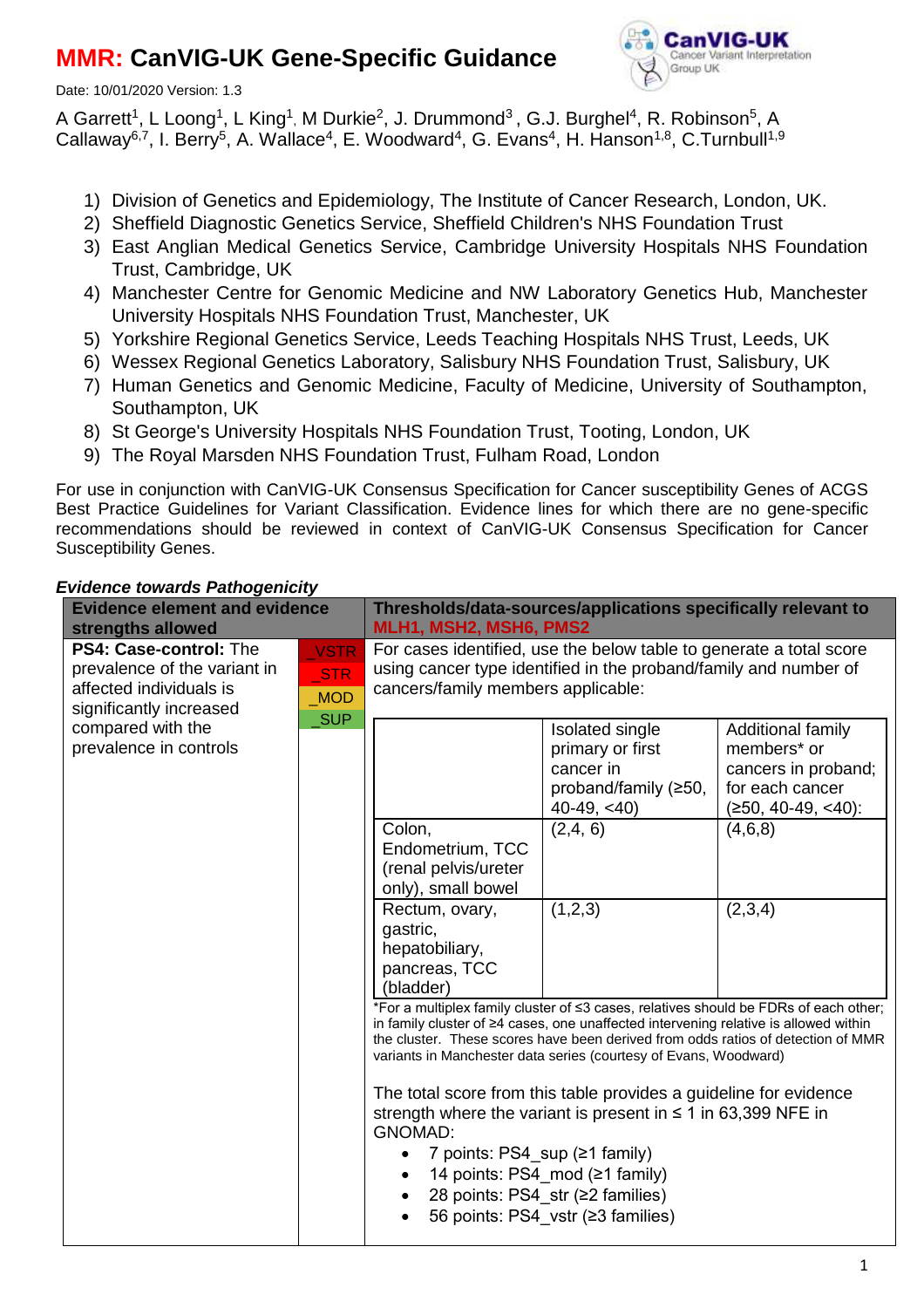| <b>PM2: Absent from</b>           | <b>MOD</b>          |  |
|-----------------------------------|---------------------|--|
| controls (or at extremely         | _SUP                |  |
| low frequency if recessive)       |                     |  |
| in ESP, 1000GP, or ExAC           |                     |  |
|                                   |                     |  |
| <b>PVS1: Predicted null</b>       | <b>VSTR</b>         |  |
| variant (in a gene where          |                     |  |
| LOF is a known mechanism          | <b>STR</b>          |  |
| of disease)                       | MOD                 |  |
|                                   | $\sqrt{\text{SUP}}$ |  |
|                                   |                     |  |
| PS1: Same amino acid              | <b>STR</b>          |  |
| change as an established          |                     |  |
| variant                           |                     |  |
| PM4: Protein-length-              | <b>MOD</b>          |  |
| changing variant                  | <b>SUP</b>          |  |
| <b>PM5: Novel missense</b>        | <b>MOD</b>          |  |
| change at an amino acid           |                     |  |
| residue where a different         | <b>SUP</b>          |  |
| missense change                   |                     |  |
| determined to be pathogenic       |                     |  |
| seen before                       |                     |  |
| PP3: In silico: Multiple lines    | _SUP                |  |
| of computational evidence         |                     |  |
| support a deleterious effect      |                     |  |
| on the gene or gene product       |                     |  |
| <b>PM1, PP2:</b>                  | STR                 |  |
| Enrichment/constraint:            |                     |  |
| <b>PP2:</b> Missense variant in a | <b>MOD</b>          |  |
| gene that has a low rate of       | <b>SUP</b>          |  |
| benign missense variation         |                     |  |
| and in which missense             |                     |  |
| variants are a common             |                     |  |
| mechanism of disease              |                     |  |
| <b>PM1:</b> Located in a          |                     |  |
| mutational hot spot and/or        |                     |  |
| critical and well-established     |                     |  |
| functional domain (e.g.           |                     |  |
| active site of an enzyme)         |                     |  |
| without benign variation          |                     |  |
| <b>PS3: Functional: Well-</b>     | <b>VSTR</b>         |  |
| established in vitro or in vivo   |                     |  |
| functional studies supportive     | <b>STR</b>          |  |
| of a damaging effect on the       | <b>MOD</b>          |  |
| gene or gene product              | <b>SUP</b>          |  |
|                                   |                     |  |
| PP1: Co-segregation with          | <b>VSTR</b>         |  |
| disease in multiple affected      | <b>STR</b>          |  |
| family members in a gene          | <b>MOD</b>          |  |
| definitively known to cause       |                     |  |
| the disease                       | <b>SUP</b>          |  |
|                                   |                     |  |
|                                   |                     |  |
| PS2/PM6: De novo                  | <b>STR</b>          |  |
| (maternity and paternity          | <b>MOD</b>          |  |
| confirmed/unconfirmed) in a       | _SUP                |  |
| patient with the disease and      |                     |  |
| no family history                 |                     |  |
|                                   |                     |  |
|                                   |                     |  |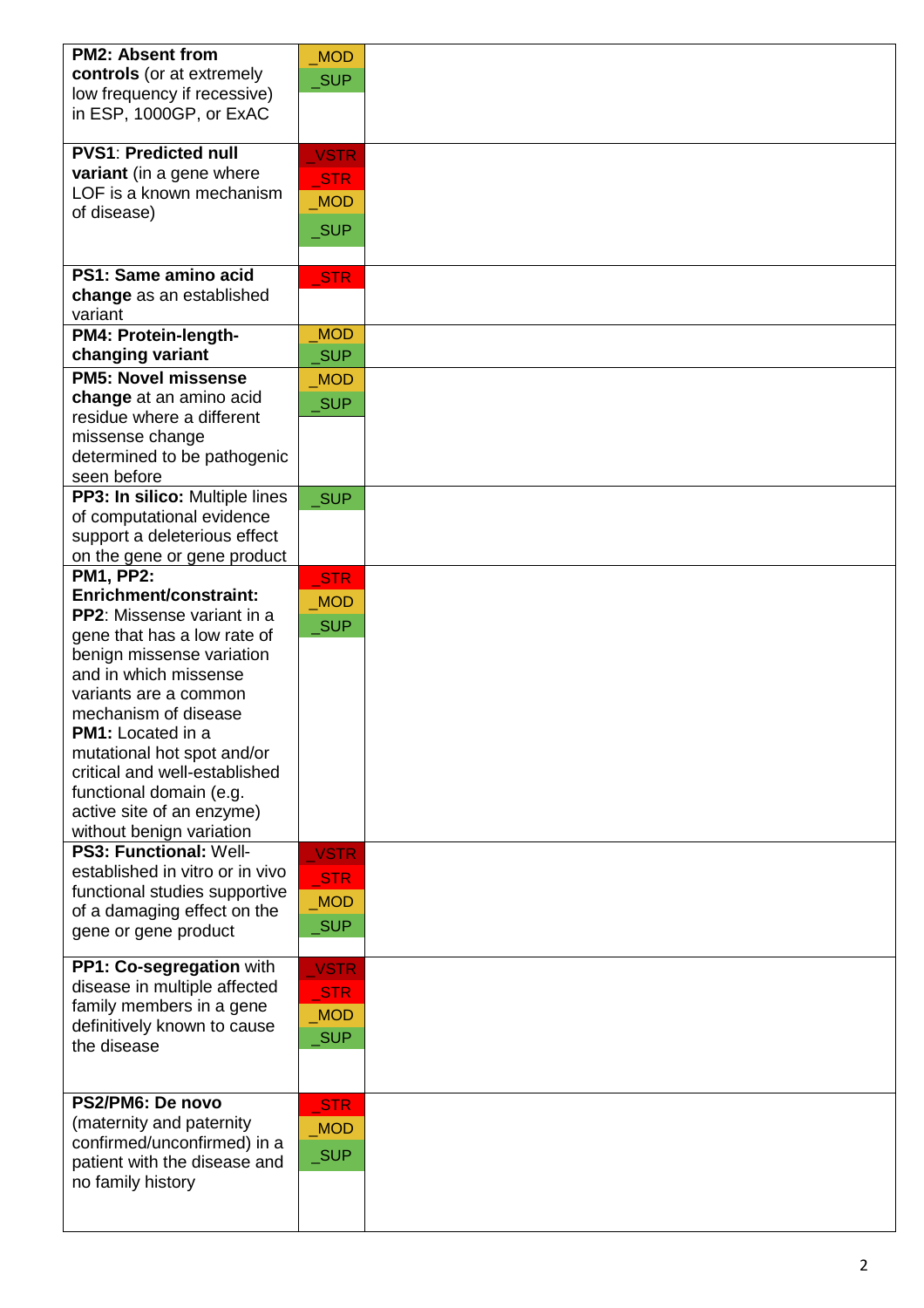| PM3: in trans with a<br>pathogenic variant<br>(recessive disorders)                                                                                                   | STR<br><b>MOD</b><br><b>SUP</b>                       |                                                                                                                                                                                                                                                                                                                                        |       | A constitutional mismatch repair deficiency (CMMRD) phenotype<br>can be used for PM3 application                                                                                                                                                                                                                            |  |
|-----------------------------------------------------------------------------------------------------------------------------------------------------------------------|-------------------------------------------------------|----------------------------------------------------------------------------------------------------------------------------------------------------------------------------------------------------------------------------------------------------------------------------------------------------------------------------------------|-------|-----------------------------------------------------------------------------------------------------------------------------------------------------------------------------------------------------------------------------------------------------------------------------------------------------------------------------|--|
| PP5: Reputable source<br>recently reports variant as<br>pathogenic, but the<br>evidence is not available to<br>the laboratory to perform an<br>independent evaluation | <b>VSTR</b><br><b>STR</b><br><b>MOD</b><br><b>SUP</b> |                                                                                                                                                                                                                                                                                                                                        |       |                                                                                                                                                                                                                                                                                                                             |  |
| <b>PP4: Phenotypic</b><br>specificity (Patient's<br>phenotype or family history<br>is highly specific for a<br>disease with a single genetic<br>aetiology)            | $\_STR$<br><b>MOD</b><br>$\sqrt{\text{SUP}}$          | Points for tumour phenotype can be applied using the table below.<br>Up to two orthogonal tumour phenotype assays can be included per<br>case (i.e. can use one of LOH AND one of MSI/IHC/meth). Up to<br>two members per family can be included; only individuals proven to<br>carry the germline variant can contribute tumour data. |       |                                                                                                                                                                                                                                                                                                                             |  |
|                                                                                                                                                                       |                                                       | <b>Tumour</b><br>(evidence)<br><b>Points</b>                                                                                                                                                                                                                                                                                           | Level | Cellular/molecular phenotype                                                                                                                                                                                                                                                                                                |  |
|                                                                                                                                                                       |                                                       | 0.5                                                                                                                                                                                                                                                                                                                                    |       | Microsatellite instability (MSI)<br>Loss of immunohistochemistry of MLH1+PMS2                                                                                                                                                                                                                                               |  |
|                                                                                                                                                                       |                                                       | $\mathbf{1}$                                                                                                                                                                                                                                                                                                                           | Sup   | Informative LOH at chromosomal locus of tumour-suppressor<br>gene<br>Loss on immunohistochemistry of same single protein as<br>variant e.g. MSH6 or PMS2                                                                                                                                                                    |  |
|                                                                                                                                                                       |                                                       | $\overline{2}$                                                                                                                                                                                                                                                                                                                         | Mod   | Loss on immunohistochemistry of relevant paired mismatch<br>repair proteins e.g. for MSH2 variant loss or loss of<br>MSH2+MSH6                                                                                                                                                                                              |  |
|                                                                                                                                                                       |                                                       |                                                                                                                                                                                                                                                                                                                                        |       | For MLH1 variant, loss of MLH1+PMS2 on<br>immunohistochemistry and normal MLH1 promoter<br>methylation (for MLH1-related mismatch repair deficiency)                                                                                                                                                                        |  |
|                                                                                                                                                                       |                                                       |                                                                                                                                                                                                                                                                                                                                        |       | Each feature is assigned evidence points. Evidence points are<br>summed across contributing families, The sum of the evidence<br>points determines evidence strength:<br>1 evidence point from tumour features: PP4_sup<br>2 evidence point from tumour features: PP4_mod<br>4 evidence point from tumour features: PP4 str |  |

### *Evidence towards Benignity*

| <b>BA1/BS1: Allele frequency</b><br>is "too high" in ExAC or<br>gnomAD for disorder | <b>SA</b><br><b>STR</b>  | BA1: MTAF = $0.001$ (0.1%)<br>BS1: MTAF = $0.0001$ (0.01%)<br>The U95%CI should be used as the filtering allele count for the<br>MTAF. This can be calculated using cardiodb or within gnomAD<br>(see training resources from Miranda Durkie for methodology)<br>Cancer-free controls should be used |
|-------------------------------------------------------------------------------------|--------------------------|------------------------------------------------------------------------------------------------------------------------------------------------------------------------------------------------------------------------------------------------------------------------------------------------------|
| <b>BS2: Observation in</b><br>controls inconsistent with                            | <b>STR</b><br><b>SUP</b> |                                                                                                                                                                                                                                                                                                      |
| disease penetrance.<br>Observed in a healthy adult                                  |                          |                                                                                                                                                                                                                                                                                                      |
| individual for a recessive<br>(homozygous), dominant                                |                          |                                                                                                                                                                                                                                                                                                      |
| (heterozygous), or X-linked<br>(hemizygous) disorder, with                          |                          |                                                                                                                                                                                                                                                                                                      |
| full penetrance expected at<br>an early age                                         |                          |                                                                                                                                                                                                                                                                                                      |